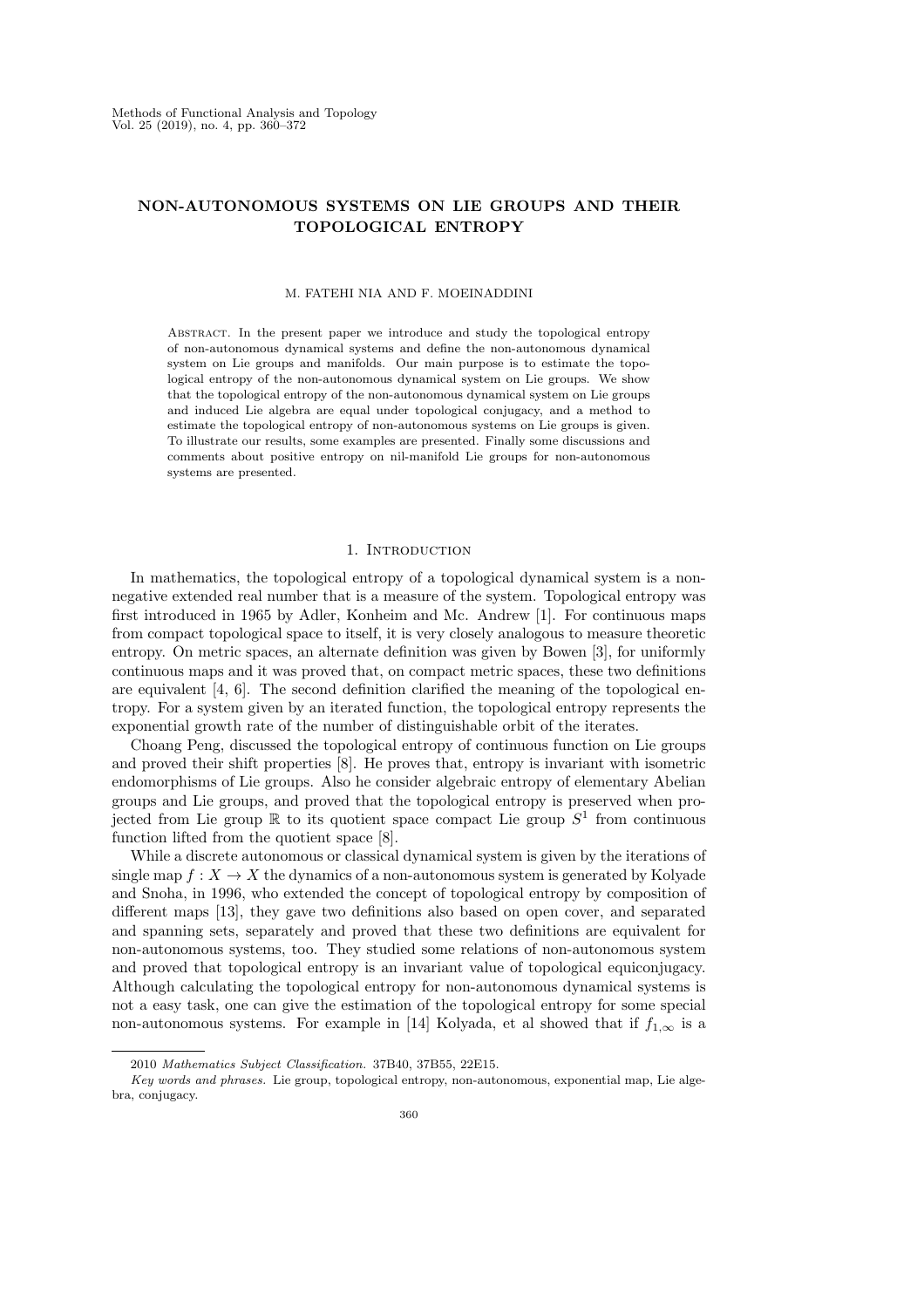finite piecewise monotone, or a bounded totally long-lapped, or a Markov interval nonautonomous dynamical system, then

$$
h(f_{1,\infty}) = \lim_{n \to \infty} \sup \frac{1}{n} \log(c_{1,n}).
$$

Where  $h(f_{1,\infty})$  denote entropy and  $c_{1,n}$  is the number of the laps of  $f_1^n$ . The authors [20] proved that for a sequence of equicontinuous monotone maps on circles,

$$
h(f_{1,\infty}) = \lim_{n \to \infty} \sup \frac{1}{n} \log \prod_{i=1}^{n} |\text{deg } f_i|,
$$

where deg  $f_i$  is the degree of  $f_i$ . They also showed that if  $f_{1,\infty}$  is a family of homeomorphisms on a finite graph X, then  $h(f_{1,\infty}) = 0$  [11].

In this article, our main purpose is to describe the topological entropy of non-autonomous dynamical systems on Lie groups. At first we remind the definitions and main properties of topological entropy and dynamical non-autonomous systems. Then we introduce the entropy of non-autonomous dynamical systems and some of it's properties. Section 3 is devoted to introduce the topological entropy of non-autonomous dynamical system on non-compact spaces. In Section 4, after reminding the Lie groups, we define the non-autonomous dynamical systems on a Lie group and by the exponential map of a Lie group and of the topological conjugacy we introduce induced non-autonomous system on a Lie algebra. Also, topological entropy of non-autonomous systems on simply connected nilpotent Lie groups is considered. In Section 5 we mention linear maps and prove our main theorem which is the relation between the topological entropy of manifold and it's tangent space according to the explained topological conjugate then we calculate it according to the eigenvalues in Theorems 5.2 and 5.1. To illustrate our results some examples, especially on Heisenberg and  $SO(2)$  Lie groups, are presented. Finally we end this paper with conclusions and recommendations about positive topological entropy of a flow on a nil-manifold, as a future research work.

### 2. Preliminaries

In this section we give some basic definitions and notations which are known and we need in the following.

Given a compact metric space  $(X, d)$  and a map  $f : X \longrightarrow X$ , we define the function  $d_n: X \times X \longrightarrow \mathbb{R}$  by  $d_n(x, y) = \max(f^k(x), (f^k(y))$ . For each n,  $d_n$  is a metric on X, since  $d$  to be a metric on  $X$ .

Fix  $\epsilon > 0$ . Let  $n \in \mathbb{N}$ . A set  $A \subseteq X$  is a  $(n, \epsilon)$ –spanning set if for every  $x \in X$  there exists  $y \in A$  such that  $d_n(x, y) < \epsilon$ . A set  $A \subseteq X$  is an  $(n, \epsilon)$ –separated set if for all distinct points  $x, y \in A$  we have  $d_n(x, y) \geq \epsilon$ .

Let span(n,  $\epsilon$ , f) be the minimum cardinality of a  $(n, \epsilon)$  – spanning set, and sep(n,  $\epsilon$ , f) be the maximum cardinality of a  $(n, \epsilon)$  – separated set [3]. So we have the following notation of metric entropy for  $f$ .

**Lemma 2.1.** [7] The metric entropy of a map  $f : X \to X$  is:

$$
h(f) = \lim_{\epsilon \to 0^+} \lim_{n \to \infty} \frac{1}{n} \log(\text{sep}(n, \epsilon, f)) = \lim_{\epsilon \to 0^+} \lim_{n \to \infty} \frac{1}{n} \log(\text{span}(n, \epsilon, f)).
$$

Let X and Y be metric spaces. If the continuous maps  $f: X \longrightarrow X$  and  $g: Y \longrightarrow Y$ satisfy the relation  $foh = hog$ , for some homeomorphism  $h: Y \longrightarrow X$ , then we say that f is topologically conjugated to g. When the relation  $f \circ h = \log h$  holds for some continuous surjection  $h: Y \longrightarrow X$ , we say that f is topologically semi-conjugate to g.

We can use of some properties of topological entropy to more easily determine when two systems are not the same.

Some basic properties of topological entropy are [16]:

 $1-h(f^n)=n.h(f)$  for any  $n\geq 0$ .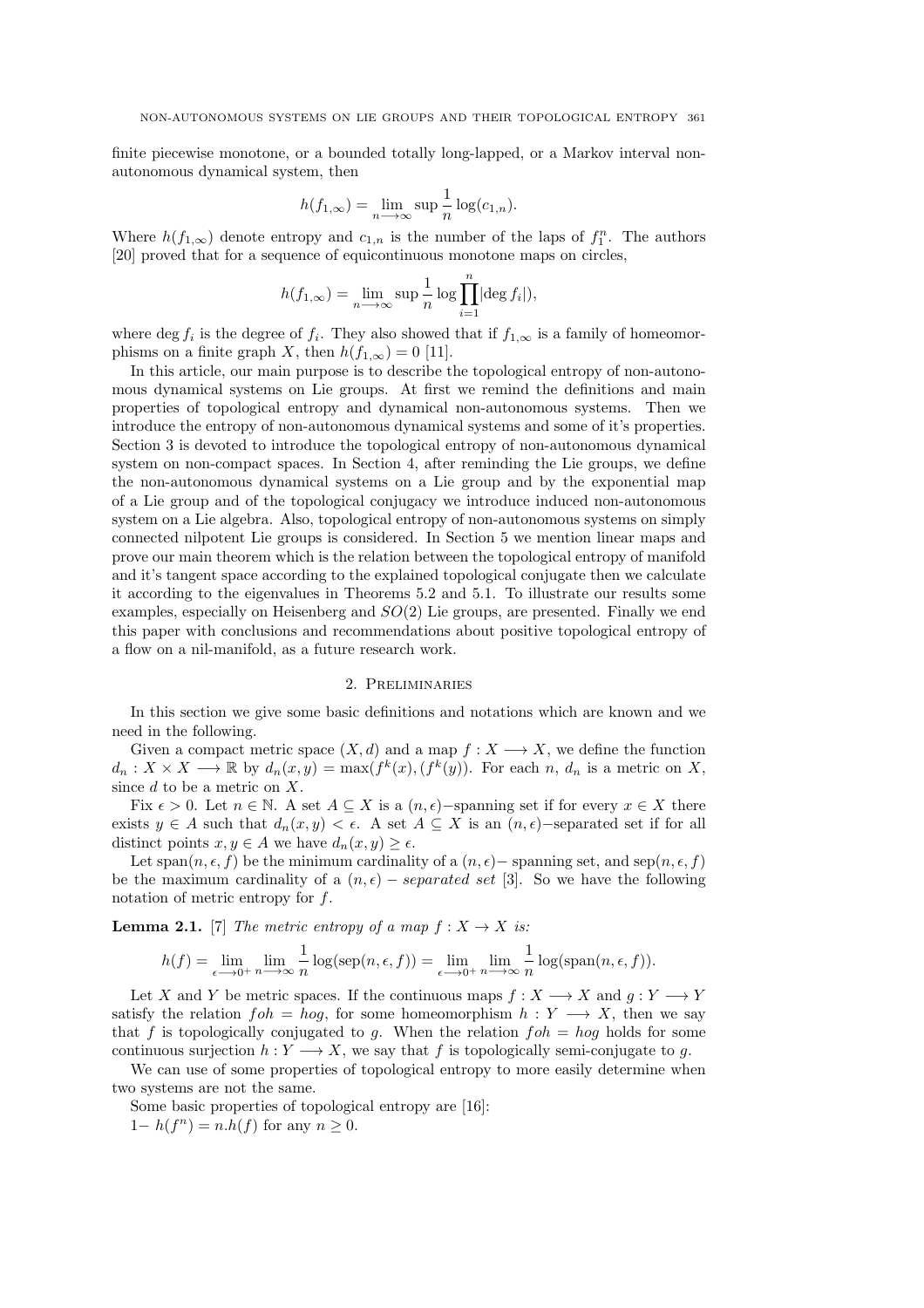2− If  $Y \subseteq X$  is an invariant closed set then  $h(f|_Y) \leq h(f)$ .

3– If g is conjugate to f, then  $h(g) = h(f)$ .

 $4-h(f_1 \times f_2) = h(f_1) + h(f_2).$ 

After the classical entropy definition, we consider definition and characteristics of topological entropy of non-autonomous dynamical systems which is an extension of this notion.

Let X be a compact topological space and  $f_{1,\infty} = \{f_i\}_{i=1}^{\infty}$  a sequence of continuous maps from X to X. The identity map on X will be denoted by  $id_X$ . Let  $f_i^0 = f_i^{-0} = id_X$ , and set  $f_i^n = f_{i+(n-1)} \circ \dots \circ f_{i+n} \circ f_i$  and  $f_i^{-n} = (f_i^n)^{-1} = f_i^{-1} \circ f_{i+1}^{-1} \dots \circ f_{i+(n-1)}^{-1}$ , for all  $i, n \in \mathbb{N}$ . Also denote by  $f_{1,\infty}^n$  the sequence of maps  $\{f_{in+1}^n\}_{i=0}^{\infty}$  and by  $f_{1,\infty}^{-1}$  the sequence  $\{f_i^{-1}\}_{i=1}^{\infty}$  [13].

Let  $(X, d)$  be a compact metric space and  $f_{1,\infty}$  be a non-autonomous dynamical system on X. The function  $d_n$  given by  $d_n(x, y) = \max_{0 \leq j < n} d(f_1^j(x), f_1^j(y))$ , for each  $n \geq 1$ , is a metric equivalent to d [13].

A subset E of the space X is said to be  $(n, \epsilon)$ –separated if for any two points  $x, y \in E$ ,  $d_n(x, y) > \epsilon$  or  $x = y$ . Let  $\text{sep}(n, \epsilon, f_{1,\infty})$  be the largest cardinality of  $(n, \epsilon)$ –separated set of X.

A subset F of the space X is called  $(n, \epsilon)$ –spanning if for every  $x \in X$ , there exists  $y \in F$ , such that  $d_n(x, y) \leq \epsilon$ . Take span $(n, \epsilon, f_{1,\infty})$  is the smallest cardinality of  $(n, \epsilon)$  – spanning set of X.

**Definition 2.1.** Let  $f_{1,\infty}$  be a sequence of continuous maps from X to X

(1) 
$$
h(f_{1,\infty}) = \lim_{\epsilon \to 0^+} \lim_{n \to \infty} \frac{1}{n} \log(\text{sep}(n, \epsilon, f_{1,\infty}))
$$

(2) 
$$
= \lim_{\epsilon \to 0^+} \lim_{n \to \infty} \frac{1}{n} \log(\text{span}(n, \epsilon, f_{1, \infty})).
$$

Denote by  $h(f_{1,\infty})$  and called topological entropy of  $f_{1,\infty}$  [13].

Now, we give some basic properties of the topological entropy for non-autonomous dynamical systems [13]:

- 1– For any  $K \subseteq X$  with  $K = \bigcup_{i=1}^{k} K_i$ ,  $h(f_{1,\infty}, K) = \max h(f_{1,\infty}, K_i)$ .
- $2-h(f_{1,\infty})\leq n.h(f_{1,\infty})$ , for any  $n\geq 1$ .
- 3– If  $f_{1,\infty}$  be periodic with period n then  $h(f_{1,\infty}) = n.h(f_{1,\infty})$ .

4− If  $(X, d)$  be a compact metric space then  $h(f_{1,\infty}) = n.h(f_{1,\infty})$ , for all  $n \ge 1$ .

### 3. Topological entropy of non-autonomous systems on noncompact spaces

Topological conjugacy is an important concept for determining when two systems are dynamically equivalent. Suppose that  $\pi_{1,\infty}$  is a sequence of equicontinuous maps from X to Y, such that the following diagram is commutative [13].

$$
X \xrightarrow{\qquad f_i} X \xrightarrow{\qquad f_{i+1}} X \dots
$$
  
\n
$$
\pi_i \downarrow \qquad \pi_{i+1} \downarrow \qquad \pi_{i+2} \downarrow \qquad \qquad
$$
  
\n
$$
Y \xrightarrow{\qquad g_i} Y \xrightarrow{\qquad g_{i+1}} Y \dots
$$

There are two special cases for  $\pi_{1,\infty}$ :

1− When  $\pi_{1,\infty}$  is a sequence of equicontinuous surjective maps from X onto Y. In this case we say that  $\pi_{1,\infty}$  is an equisemiconjugacy between  $f_{1,\infty}$  and  $g_{1,\infty}$ .

2– Also when  $\pi_{1,\infty}$  and  $\pi_{1,\infty}^{-1}$  are two equicontinuous sequence of homeomorphisms. In this case we say that  $\pi_{1,\infty}$  is an equiconjugacy between  $f_{1,\infty}$  and  $g_{1,\infty}$ .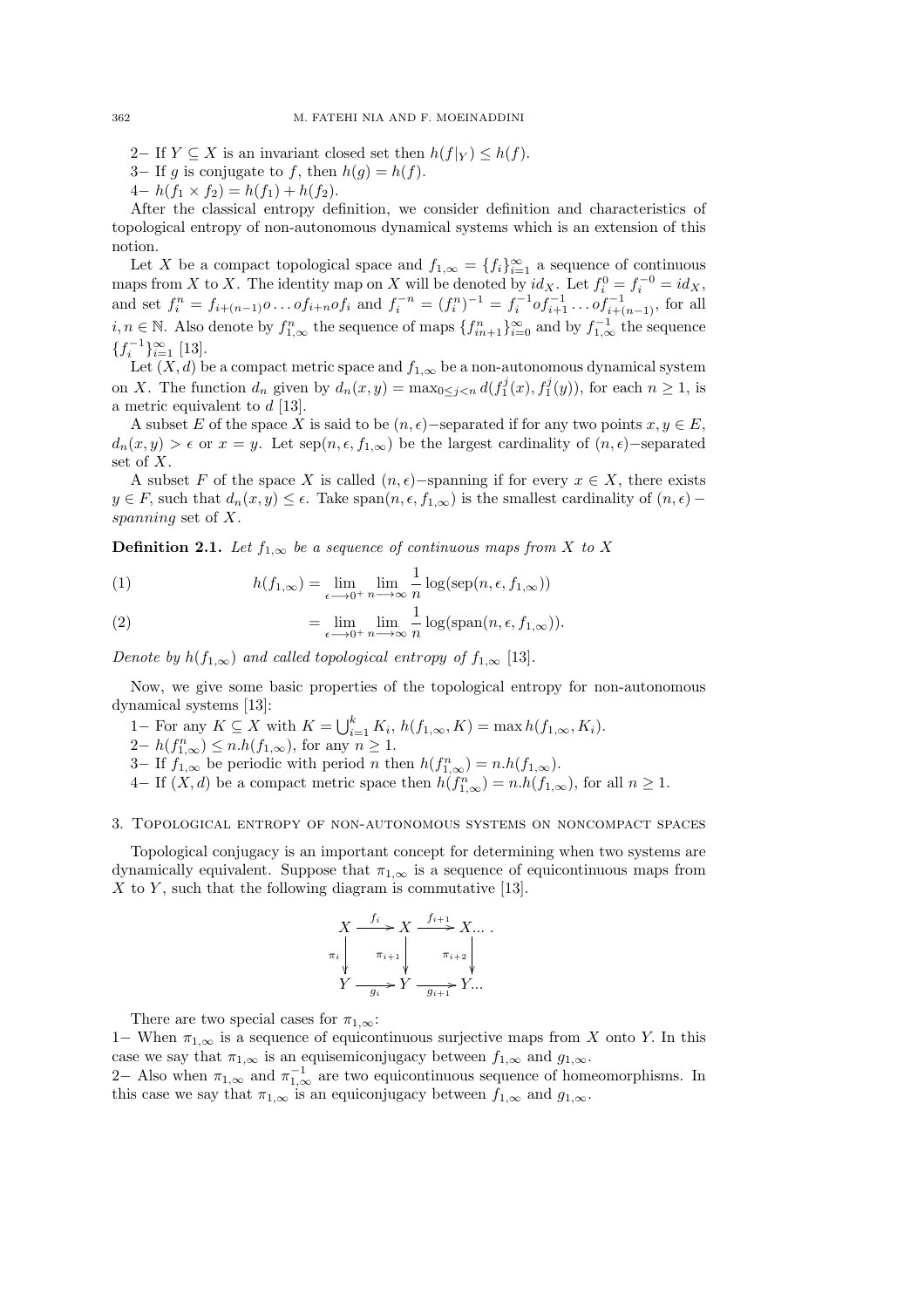**Theorem 3.1.** [13] Let  $(X, \rho)$  and  $(Y, \tau)$  be compact metric spaces,  $f_{1,\infty}$  be a sequence of continuous maps from X into itself,  $g_{1,\infty}$  be a sequence of continuous maps from Y into itself. If the system  $(X; f_{1,\infty})$  is the equisemiconjugate with  $(Y; g_{1,\infty})$  then

$$
h(Y; g_{1,\infty}) \le h(X; f_{1,\infty}).
$$

Corollary 3.1. [13] Let  $(X, \rho)$  and  $(Y, \tau)$  be a compact metric space,  $f_{1,\infty}$  be a sequence of continuous maps from X into itself and  $g_{1,\infty}$  be a sequence of continuous maps from Y into itself. If the system  $(X; f_{1,\infty})$  is equiconjugate with  $(Y; g_{1,\infty})$  then

(3) 
$$
h(Y; g_{1,\infty}) = h(X; f_{1,\infty}).
$$

In the following, topological entropy of non-autonomous dynamical systems on noncompact metric spaces is investigated. In [19] Walter defined topological entropy for dynamical systems on noncompact metric spaces. Now, we use of this idea and give similar argument for non-autonomous dynamical systems.

Let  $(X, d)$  be a metric space and  $f_{1,\infty}$  be a non-autonomous system on X.

**Definition 3.1.** Let  $n \in N$ ,  $\epsilon > 0$  and K be a compact subset of X.

A subset E of K is said to be  $(n, \epsilon)$  separated subset of K with respect to  $f_{1,\infty}$  if for every distinct points  $x, y \in E$ ,  $d_n(x, y) > \epsilon$ .

A subset F of K is said to be  $(n, \epsilon)$  spanning subset of K with respect to  $f_{1,\infty}$  if for every  $x \in K$ , there exists  $y \in F$  such that  $d_n(x, y) \leq \epsilon$ .

Let span $(n, \epsilon, f_{1,\infty}, K)$  denote the smallest cardinality of any  $(n, \epsilon)$  spanning sets and sep $(n, \epsilon, f_{1,\infty}, K)$  denote the largest cardinality of any  $(n, \epsilon)$  separated sets for K with respect to  $f_{1,\infty}$ .

By a similar arguments of Chapter 7 of [19] we can obtain the following result.

**Lemma 3.1.** Let  $(X, d)$  be a metric space and  $f_{1,\infty}$  be a non-autonomous system on X and K be a compact subset of X. For every  $n \in N$  and  $\epsilon > 0$ ,  $\text{span}(n, \epsilon, f_{1,\infty}, K) < \infty$ and

$$
\mathrm{span}(n,\epsilon,f_{1,\infty},K) \le \mathrm{sep}(n,\epsilon,f_{1,\infty},K) \le \mathrm{span}(n,\frac{\epsilon}{2},f_{1,\infty},K).
$$

Also, if  $\epsilon < \delta$  then  $\text{sep}(n, \epsilon, f_{1,\infty}, K) \leq \text{sep}(n, \delta, f_{1,\infty}, K)$ .

Then we can introduce the following definition of topological entropy on noncompact metric spaces.

**Definition 3.2.** Let  $f_{1,\infty}$  be a sequence of continuous maps from X to X and K be a compact subset of X.

$$
h(K; f_{1,\infty}) = \lim_{\epsilon \to 0^+} \lim_{n \to \infty} \frac{1}{n} \log(\text{sep}(n, \epsilon, f_{1,\infty}, K)),
$$
  
= 
$$
\lim_{\epsilon \to 0^+} \lim_{n \to \infty} \frac{1}{n} \log(\text{span}(n, \epsilon, f_{1,\infty}, K)).
$$

The topological entropy of  $f_{1,\infty}$  (on X) is  $h(X; f_{1,\infty}) = \sup_K h(K; f_{1,\infty})$ . Where the supremum is taken over the collection of all compact subsets of X.

In the following theorem we show that under a simple assumption Theorem 3.1 is satisfied for noncompact metric spaces.

**Theorem 3.2.** Suppose that  $(X, \rho)$  and  $(Y, \tau)$  are metric spaces,  $f_{1,\infty}$  is a sequence of continuous maps from X into itself,  $g_{1,\infty}$  is a sequence of continuous maps from Y into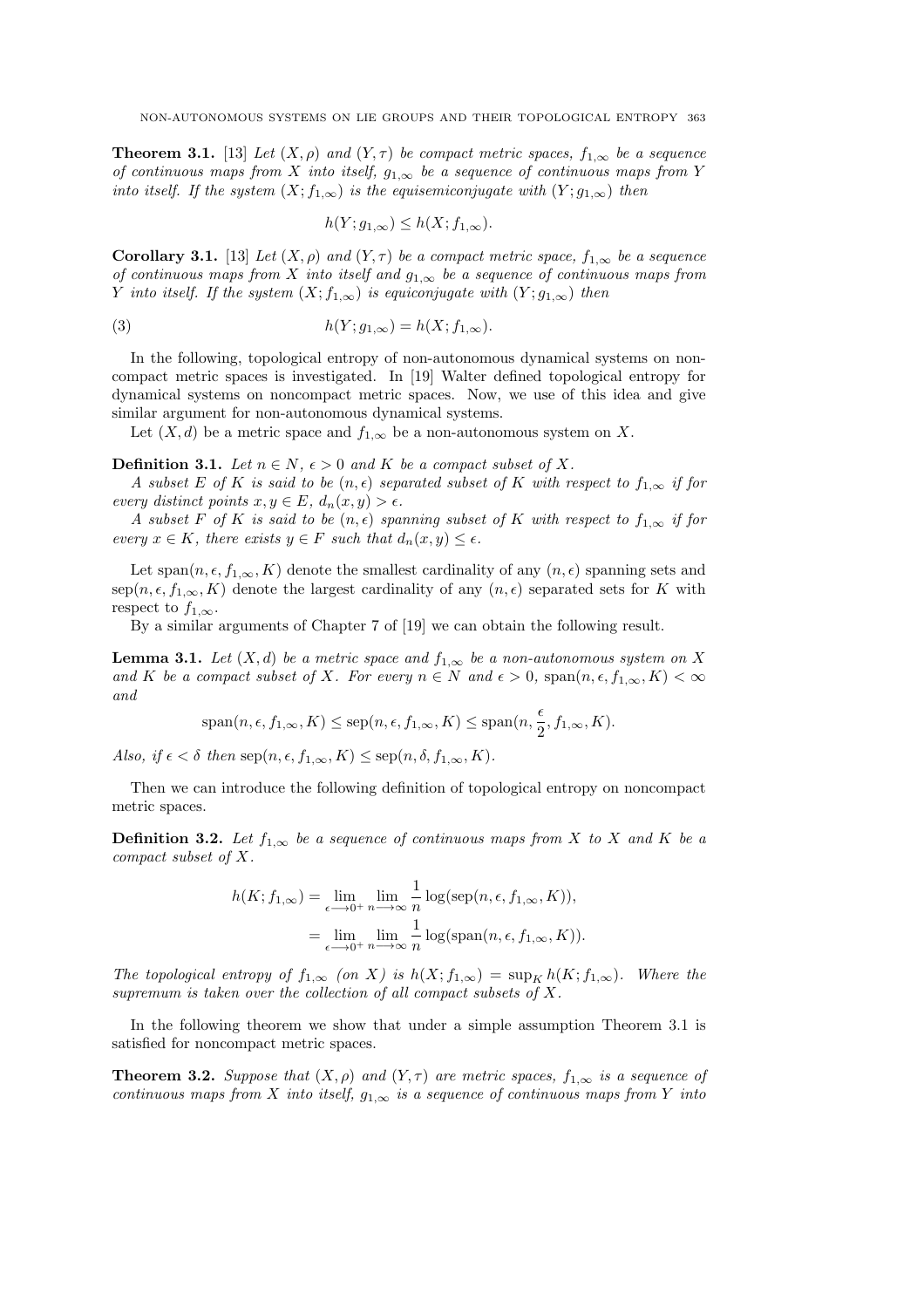itself. If the system  $(X; f_{1,\infty})$  is the semiconjugate with  $(Y; g_{1,\infty})$  as the following

$$
\begin{array}{ccc}\nX & \xrightarrow{f_i} & X & \xrightarrow{f_{i+1}} & X \dots \\
\pi & & & & \pi \\
Y & & & & & \pi\n\end{array}
$$
\n
$$
\begin{array}{c}\n\pi \\
\uparrow \\
Y & \xrightarrow{g_i} & Y & \xrightarrow{g_{i+1}} & Y \dots\n\end{array}
$$

where  $\pi: X \to X$  is a continuous map. Then

$$
h(Y; g_{1,\infty}) \le h(X; f_{1,\infty}).
$$

*Proof.* Let K be a compact subset of Y and consider the numbers  $\epsilon > 0$  and  $n \in N$ . Take an  $(n, \epsilon)$  separated subset E of K with the largest cardinality  $sep(n, \epsilon, f_{1,\infty}, K)$ . By axiom of choice, we can construct the set  $E' \subset X$  containing only one point from each  $\pi^{-1}(e)$ ,  $e \in E$  and no other points. This is clear that E' is a finite and consequently compact subset of X. This implies that there exists  $\delta < \epsilon$  such that for every  $a, b \in E^{'},$ if  $\tau(\pi(a), \pi(b)) > \epsilon$  then  $\rho(a, b) > \delta$ . Hence E' is an  $(n, \epsilon)$  separated subset of itself as a compact subset of X. Then  $h(K; g_{1,\infty}) \leq h(X; f_{1,\infty})$ . Since K is an arbitrary compact subset of Y, we easily conclude that  $h(Y; g_{1,\infty}) \leq h(X; f_{1,\infty})$ .

# 4. Topological entropy of Lie group

In this section, we introduce non-autonomous dynamical system on Lie groups and estimate their topological entropy. Lie group theorems on entropy of classical dynamical system have been discussed [3], our aims is to consider topological entropy of nonautonomous systems on Lie groups.

A Lie group is a smooth manifold  $G$  that is also a group in the algebraic sense, with the property that the multiplication map  $m: G \times G \longrightarrow G$  and inversion map  $i: G \longrightarrow G$ given by  $m(g, h) = gh$  and  $i(g) = g^{-1}$  are differentiable [15].

Suppose that G is a Lie group and  $g \in G$ . Consider the maps

$$
l_g: G \longrightarrow G
$$

$$
h \longmapsto gh,
$$

$$
r_g: G \longrightarrow G
$$

$$
h \longmapsto hg^{-1}.
$$

These are both diffeomorphisms by the definition of Lie group[18]. The Lie algebra of all smooth left-invariant vector field on Lie group G(i.e. vector fields X such that  $l_{g*}X = X$ for all  $q \in G$ ) is called the Lie algebra of G, and denote by  $\mathfrak{g}$ . The dimension of  $\mathfrak{g}$  is finite as well as the dimension of G.

Let G be a Lie group, the evaluation map  $\varepsilon : \mathfrak{g} \longrightarrow T_eG$ , given by  $\varepsilon(x) = x_e$ , is a vector space isomorphism.

Given a Lie group G with Lie algebra g, define map  $exp : \mathfrak{g} \longrightarrow G$ , called the exponential map of G, by letting  $expX = F(1)$ , where F is the one parameter subgroup generated by  $X$ , or equivalently the integral curve of  $X$  starting at the identity. For example the exponential of  $gl(n, \mathbb{R})$  is given by  $exp A = e^A$ , if V is a finite dimensional real vector, then the exponential map of  $GL(V)$  can be written as follows:

$$
exp A = \sum_{k=0}^{\infty} \frac{1}{k!} A^k.
$$

Now, we remember some properties of exponential map that are needed in the rest of the paper [15]:

1− The exponential map is a smooth map from  $\mathfrak g$  to  $G$ .

2− For any  $X \in \mathfrak{g}, exp(s+t)X = exp(sX)exp(tX)$ .

3−The exponential map for a Lie group does not necessarily injective or surjective. But,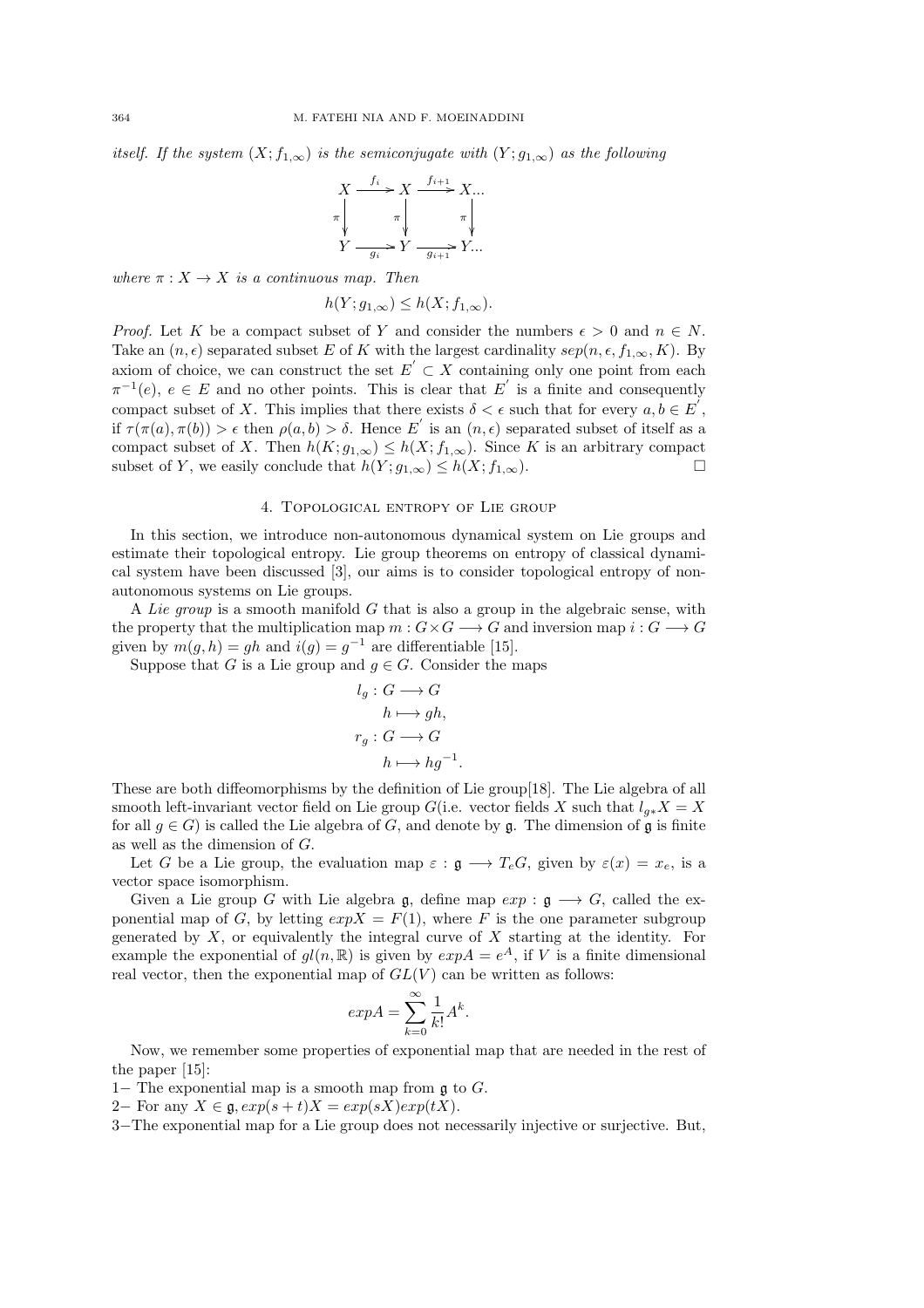it is locally injective and surjective, indeed the exponential map is a diffeomorphism from some neighborhood of 0 in  $\mathfrak g$  to a neighborhood of e in G.

Recall that given a smooth map between manifolds  $\psi: X \longrightarrow N$  we get a linear map called pushing forward along  $\psi: \psi_* = d\psi_x : T_x X \longrightarrow T_{\psi(x)N}$  [10]. We use the following lemma to prove Theorem 4.1.

**Lemma 4.1.** If A is an endomorphism of a Lie group  $G$  and  $d$  is a right invariant metric such that

$$
T_eG \xrightarrow{dA} T_eG
$$
  
\n
$$
G \xrightarrow{d} G
$$
  
\n
$$
G \xrightarrow{d} G
$$

then  $h_d(R_q o A) = h_d(A) = h_d(dA | T_e G)$  [3].

Now, by Theorem 3.2 we have the following generalization of Corollary 3.1 which is one of the main results of this paper. This theorem obtains that topological entropy is an invariant object under topological conjugacy of non-autonomous system on Lie groups and associated non-autonomous system on Lie Algebra.

**Theorem 4.1.** Suppose that G is a Lie group and  $T_eG$  tangent space its. Let  $A_{1,\infty} =$  ${A_i}_{i\geqslant1}$  be a non-autonomous system on G, where  $A_i$  is an endomorphism of a Lie group G and  $dA_i$  is the push-forward of the map  $A_i$ , for  $i \geq 1$ , let  $f_{1,\infty} = dA_1, dA_2 \ldots$  and  $g_{1,\infty} = A_1, A_2, \ldots, \text{ then}$ 

(4) 
$$
T_e G \xrightarrow{dA_1} T_e G \xrightarrow{dA_2} T_e G \dots
$$

$$
_{exp} \downarrow \qquad exp \downarrow \qquad exp \downarrow \qquad exp \downarrow
$$

$$
G \xrightarrow{A_1} G \xrightarrow{A_2} G \dots
$$

consequently, we have

$$
h(G; g_{1,\infty}) \le h(T_e G; f_{1,\infty}).
$$

Moreover, the equality holds, if the exponential map is bijective.

*Proof.* Let G be a Lie group and  $T_e$ G be it's tangent space which is isomorphism with associated Lie algebra. This is clear that  $exp: T_eG \longrightarrow G$  from some neighborhood of 0 in  $T_eG$  to a neighborhood of e in G is injective and homeomorphism [15, 2]. Then for every  $i \geq 1$  the following commutative diagram

(5) 
$$
T_e G \xrightarrow{dA_i} T_e G
$$

$$
^{exp} \Bigg\downarrow \qquad \downarrow \qquad \downarrow \qquad \downarrow \qquad \downarrow \qquad \downarrow \qquad \downarrow \qquad \downarrow \qquad \downarrow \qquad \downarrow \qquad \downarrow
$$

$$
G \xrightarrow{A_i} G
$$

satisfied in Proposition 10 of [3] and Lemma 4.1. Then Diagram 4 is commutative and exp is an equi-semiconjugacy between  $g_{1,\infty}$  and  $f_{1,\infty}$ .

From this fact together with Theorem 3.2, we have that  $h(G; g_{1,\infty}) \leq h(T_eG; f_{1,\infty})$ . Ó

In [17], the author consider the topological entropy for automorphisms of simply connected nilpotent Lie groups and proved the following theorem.

**Theorem 4.2.** [17] Let  $f : G \longrightarrow G$  be an automorphism, where G is a simply connected nilpotent Lie group. Then this implies that  $h(f) = 0$ .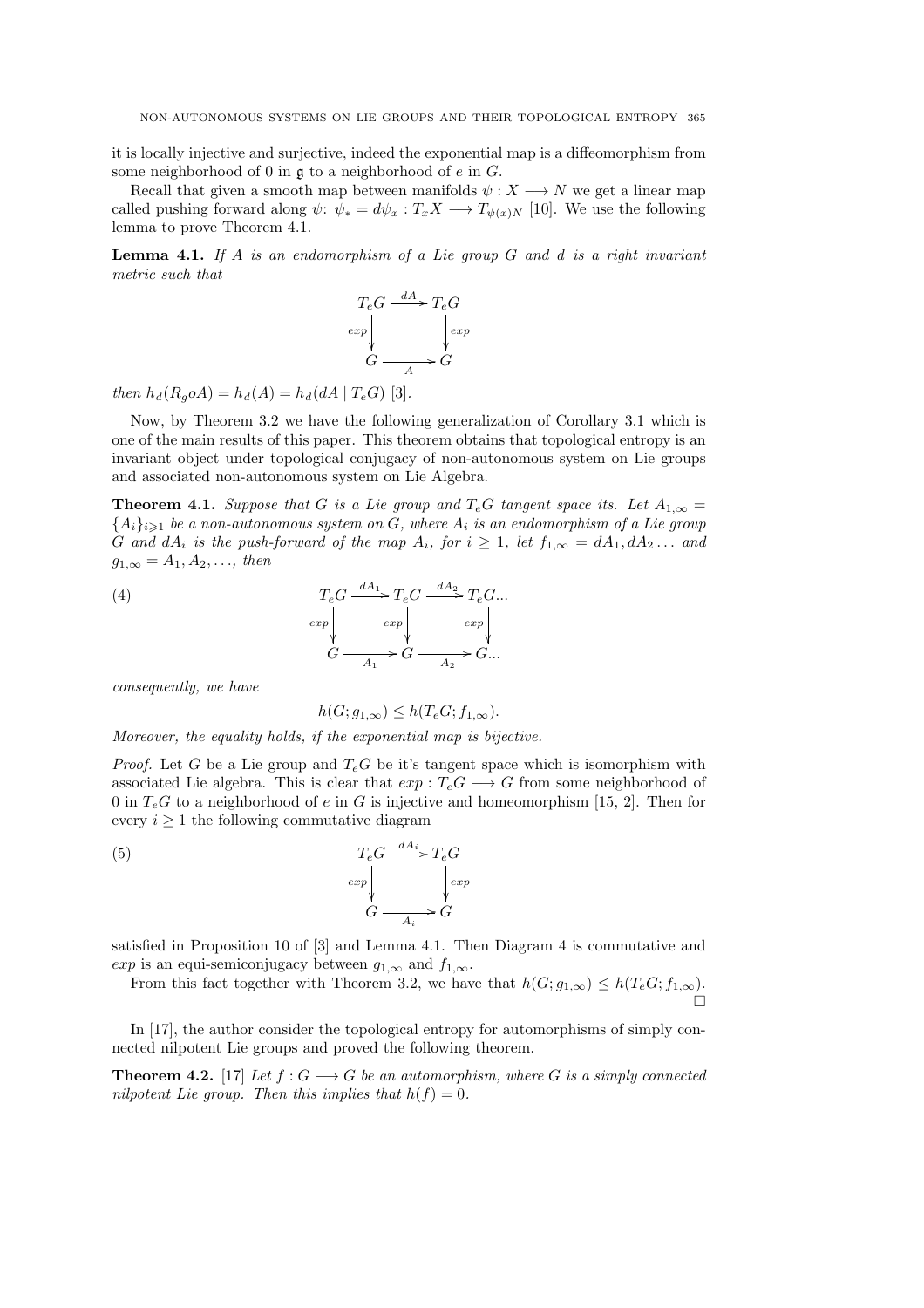By the above theorems, topological entropy of a Lie group is equal to topological entropy of the related Lie algebra, hence the entropy on the nilpotent Lie group is zero. In the next theorem we introduce a category of nontrivial non-autonomous systems on Lie groups with zero entropy.

**Theorem 4.3.** Let  $f_i: G \longrightarrow G$  be an automorphism for all  $i \geq 1$  and the sequence  $\{f_i\}$ converging uniformly to  $f$ , where  $G$  is a simply connected nilpotent Lie group. Then it follows that  $h(f_{1,\infty}) = 0$ .

*Proof.* Theorem 4.2 implies that  $h(f) = 0$ , as a classic discrete dynamical system and by Theorem E of [13] we have that,  $h(f_{1,\infty}) \leq h(f)$ , consequently  $h(f_{1,\infty}) = 0$ .

### 5. Topological entropy of linear non-autonomous systems

We start this section by introducing linear maps theorems on non-autonomous dynamical systems, which are satisfied for autonomous dynamical systems. Then we apply the results to calculate the entropy of linear maps. In the rest of the paper we assume that all matrices are diagonalizable.

The explanation of some definitions and lemmas are necessary in the process of proving of Theorem 5.1.

**Remark 5.1.** Let M be a manifold of dimension m and  $T_xM$  be its tangent space. Suppose that  $T_i: M \longrightarrow M$  is a differentiable map and  $\{A_1, \ldots, A_t\}$  is the set of all functions where  $T_i \in \{A_1, \ldots, A_t\}$ . Consider

$$
a_i = \sup_{x \in M} ||dA_i| A_{i_x} M||, \quad b_i = \sup_{x \in M} ||dT_i| T_{i_x} M|| \quad \text{for all} \quad 1 \le i \le t.
$$

Since  $T_1^n = T_n o T_{n-1} o \dots o T_1$ , then

$$
|d(T_1^n)| = |dT_n o T_{n-1} o \dots o T_1| \leq |dT_n||dT_{n-1}| \dots |dT_1| < b_n b_{n-1} \dots b_1.
$$

Also,  $\lim_{n\to\infty} (b_n b_{n-1} \dots b_1)^{\frac{1}{n}} = (a_1^{n_1} \dots a_t^{n_t})^{\frac{1}{n}} = a_1^{\frac{n_1}{n}} \dots a_t^{\frac{n_t}{n}} = a_1^{N_1} \dots a_t^{N_t} = a.$ Where  $n_k = \{ |i| \text{ such that } 1 \leq i \leq n , T_i = A_k \}.$  And put  $N_t$  be density presence of  $A_t$ in  $\{T_i\}_{i=1}^{\infty}$ , in other words  $\lim_{n\to\infty} \frac{\overline{n}_k}{n}$  $\frac{h_k}{n} = N_k$ . It is obvious that  $\sum_{k=1}^t N_k = 1$ .

The concepts introduced in this remark are used in the rest of this paper.

**Lemma 5.1.** Suppose that  $\{A_1, \ldots, A_t\}$  is the set of all functions in  $T_{1,\infty}$ . With the assumptions given in the previous remark

$$
d(T_1^n(x), T_1^n(y)) \le a_1^{n_1} \dots a_t^{n_t} d(x, y) = \alpha_n d(x, y).
$$

Where  $n_k = \{i : 1 \le i \le n, T_i = A_k\}.$ 

*Proof.* Let  $b_i \in \{a_1^{n_1}, \ldots, a_m^{n_m}\}$ , where  $a_i = \sup_{x \in M} ||dA_i| A_{i_x} M||, T_i \in \{A_1, \ldots, A_t\}$ , and  $T_{1,\infty} = T_1, T_2, \ldots$  By choose of  $b_i$ , we prove with induction

$$
d(T_1(x), T_1(y)) \le b_1 d(x, y),
$$

 $d(T_2oT_1(x), T_2oT_1(y)) \leq b_2d(T_1(x), T_1(y)) \leq b_2b_1d(x, y),$ 

so, by induction on  $n$ , we have

$$
d(T_1^n(x), T_1^n(y)) \le b_n \dots b_1 d(x, y) = a_1^{n_1} \dots a_t^{n_t} d(x, y) = \alpha_n d(x, y).
$$

Hence we obtain  $d(T_1^n(x), T_1^n(y)) \leq \alpha_n d(x, y)$ .

Next Theorem is one of main results of this paper. This theorem gives an estimate of topological entropy of non-autonomous systems. The basic idea of the proof comes from Theorem 4.1 of [3].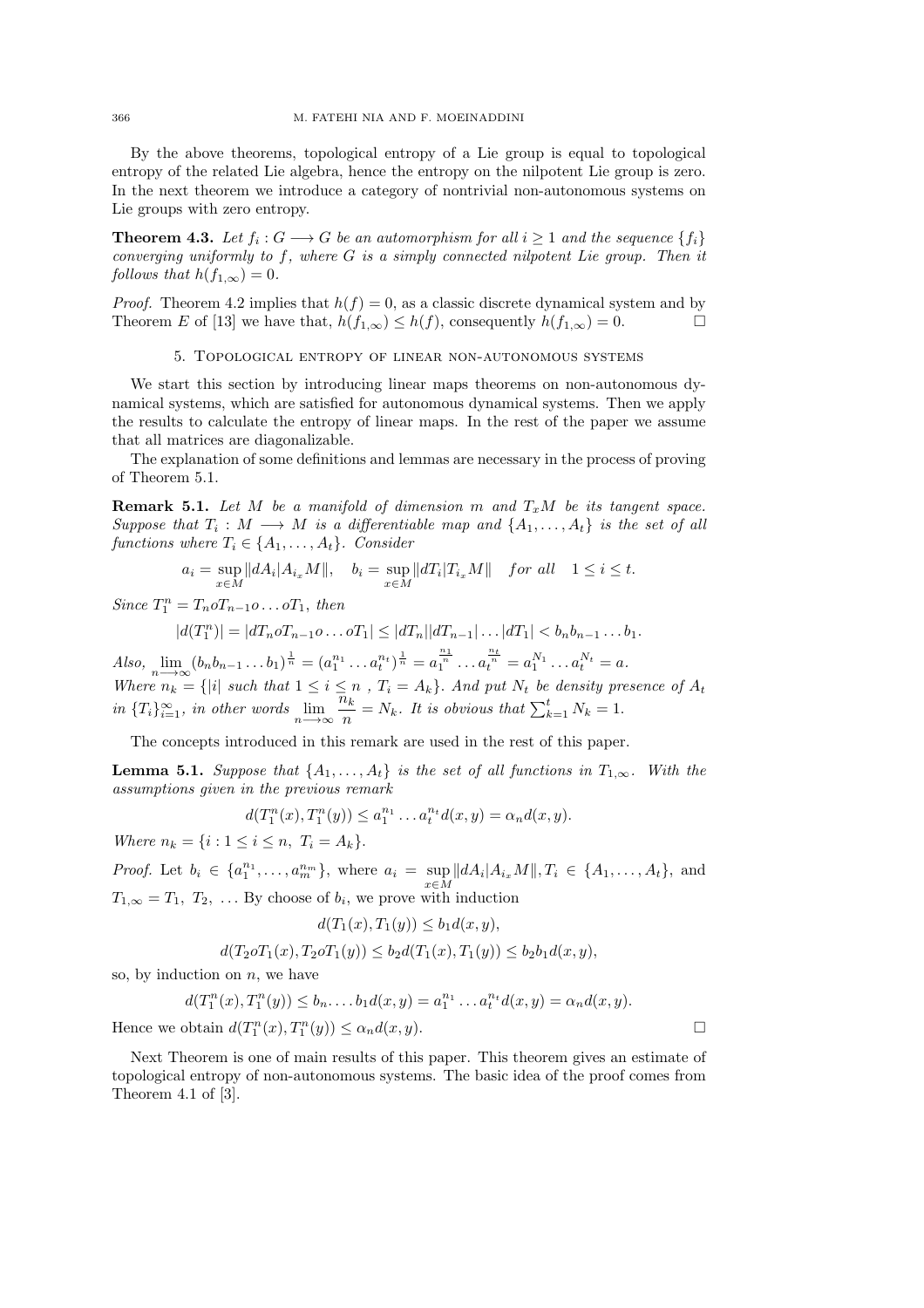**Theorem 5.1.** Let M be a m-dimensional Riemannian manifold and  $T_{1,\infty} = \{T_i\}_{i=1}^{\infty}$ be a non-autonomous system such that,  $T_i : M \longrightarrow M$  is a differentiable map, for all  $i \geq 1$ . Assume that all maps  $T_i$  are from the set  $\{A_1, \ldots, A_t\}$ . then

$$
h(T_{1,\infty}) \leq \max\{o, m \left[N_1 \log a_1 + \cdots + N_t \log a_t\right]\}.
$$

*Proof.* If  $a_i = \infty$  for some  $1 \leq i \leq t$  then it is nothing to prove. Suppose that  $a_i < \infty$ for all  $1 \leq i \leq t$  and  $K \subseteq M$  is a compact set. Let  $f_1, \ldots, f_r : B_3(0) \subseteq \mathbb{R}^m \longrightarrow M$ are differentiable maps such that the  $f_i(B_1(0))$  cover K and choose  $A > 0$  such that  $d(f_i(x), f_i(y)) \leq Ad(x, y)$  for all  $x, y \in B_2(0)$  and  $1 \leq i \leq r$ .

As in Remark 5.1, put  $a = a_1^{N_1} \dots a_t^{N_t}$ , if  $a \le 1$ , then Lemma 5.1 implies that, for all  $n \geq 1$  and for each  $x, y \in X$ ,

$$
d(T_1^n(x), T_1^n(y)) \le a d(x, y) \le d(x, y).
$$

Then  $T_{1,\infty}$  never expands distances, in this case every  $(1, \epsilon)$ -spanning set is a  $(n, \epsilon)$ -spanning set and we get  $h(T_{1,\infty}) = 0$ .

Thus we may assume that  $a \geq 1$ . Let  $E(\delta) = \{(r_1 \delta, \ldots, r_m \delta) | r_i \in \mathbb{Z}, |r_i| < 2\}$ , for each  $0 < \delta \leq 1$ . Then  $cardE(\delta) \leq (\frac{5}{5})$  $\delta^{(m)}$  and there is a constant  $\beta > 0$  (depending on metrice d used for  $\mathbb{R}^m$ ) such that for each  $y \in B_1(0)$ , there is a  $x \in E(\delta)$  with  $d(x, y) \leq \beta \delta$ . Since  $d(f_i(x), f_i(y)) \leq Ad(x, y)$  and  $d(x, y) \leq \beta \delta$ , by Lemma 5.1 we have that

$$
d(T_1^n(x),T_1^n(y))\leq \alpha_nd(x,y).
$$

Thus  $d(T_1^n(x), T_1^n(y)) \leq \alpha_n AB\delta = \epsilon$ , this is clear that  $T(\delta) = \bigcup_{1 \leq i \leq r} f_i E(\delta)$  is a  $(n, \alpha_n AB\delta)$ -spanning set for K and  $card T(\delta) \leq r(\frac{5}{5})$  $\frac{3}{\delta})^m$ .

Hence, considering  $\delta = \frac{\epsilon}{\alpha_n AB}$ . These statements imply that

$$
cardT(\delta) \le r \left[ \frac{5}{\frac{\epsilon}{\alpha_n AB}} \right]^m = r \left( \frac{5\alpha_n AB}{\epsilon} \right)^m = r \left[ \frac{5AB}{\epsilon} \right] \alpha_n^m
$$

and T is a spanning set, therefore  $r_n(\epsilon, K) \leq \left[\frac{5AB}{5}\right]$  $\epsilon$  $\bar{\alpha}_n^m$ . Consequently, by Remark 5.1 we have

$$
h(T_{1,\infty}) = \frac{1}{n} \log r_n(\epsilon, K) \le \frac{1}{n} \log \left[ \left( \frac{5AB}{\epsilon} \right)^m \right] \alpha_n^m
$$
  
=  $\log \left( \left[ \left( \frac{5AB}{\epsilon} \right)^m \right] \right) \frac{1}{n} \left( a_1^{n_1} \dots a_t^{n_t} \right) \frac{m}{n} = m(\log a_1^m + \dots + \log a_t^m)$   
=  $m(\log a_1^{N_1} + \dots + \log a_t^{N_t}) = m(N_1 \log a_1 + \dots + N_t \log a_t).$ 

This implies that, we have the following inequality, which is a strong tool to estimate a upper bounded for topological entropy of a non-autonomous systems:

$$
h(T_{1,\infty}) \leq \max\{0, m\left[N_1\log a_1 + \cdots + N_t\log a_t\right]\}.
$$

 $\Box$ 

Let A be a matric and  $e_1, \ldots, e_n$  are eigenvectors corresponding to the eigenvalues  $\lambda_1, \ldots, \lambda_n$ , respectively and  $\lambda_1 = \lambda$  be the maximum eigenvalue. Then for all vector,  $V = v_1e_1 + v_2e_2 + v_3e_3 + \cdots + v_ne_n$  we have

$$
||AV|| = (\lambda_1 v_1)^2 + (\lambda_2 v_2)^2 + \dots + (\lambda_n v_n)^2 \leq \lambda_1 (v_1^2 + v_2^2 + \dots + v_n^2) \leq \lambda_1.
$$

So, we reach to the following result, that estimate the topological entropy of a linear non-autonomous system by maximum eigenvalue of matrices that construct our nonautonomous system.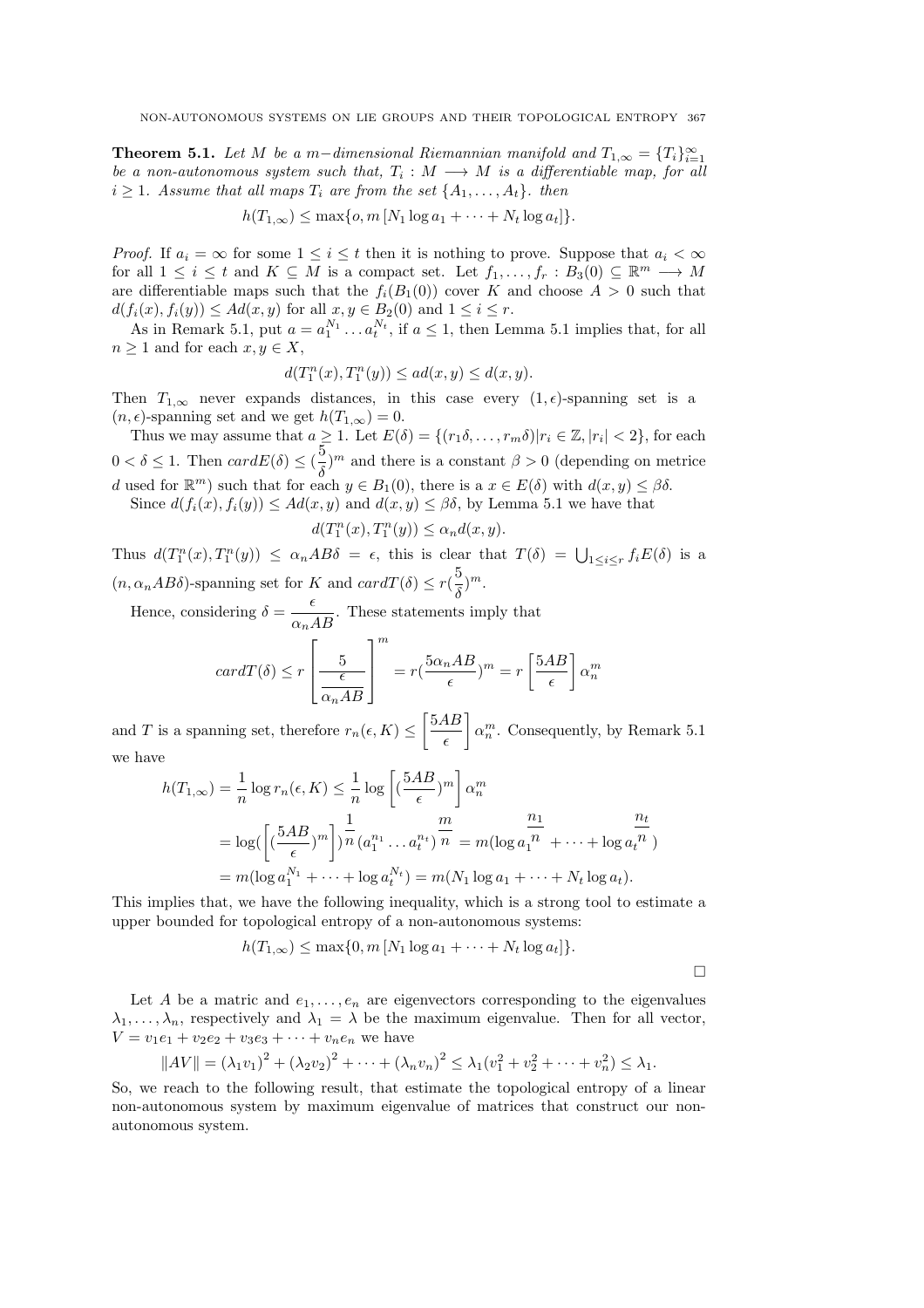**Corollary 5.1.** Consider the non-autonomous system  $T_{1,\infty} = \{T_i\}_{i=1}^{\infty}$ , such that each  $T_i: \mathbb{R}^m \longrightarrow \mathbb{R}^m$  is a linear map belong to the set  $\{A_1, \ldots, A_t\}$ . Put  $\mu_j$  is an eigenvalue of  $A_j$  with maximum absolute value, for all  $1 \leq j \leq t$ , then

(6) 
$$
h(T_{1,\infty}) \leq \max\{0, m \sum_{i=1}^{t} N_i \log |\mu_i| \}.
$$

*Proof.* Let  $\mu_j$  be an eigenvalue of  $A_j$  with maximum absolute value. Since  $A_j$  is linear then  $dA_j = A_j$ . As for Theorem 5.1, we have

$$
h(T_{1,\infty}) \le \max\{0, m \left[N_1 \log a_1 + \dots + N_t \log a_t\right]\}, \quad \text{where} \quad a_i = \sup ||dA_j||.
$$

Then it is not difficult to show that

$$
h(T_{1,\infty}) \le \max\{0, m [N_1 \log ||a_1|| + \cdots + N_t \log ||a_t||]\}
$$
  
 
$$
\le \max\{0, m [N_1 \log ||a_1|| + \cdots + N_t \log ||a_t||]\}.
$$

Thus we have the following important inequality:

$$
h(T_{1,\infty}) \le \max\{0, m \sum_{i=1}^t N_i \log |\mu_i|\}.
$$

In [12] the authors introduce product of non-autonomous systems and prove the following proposition.

**Proposition 5.1.** [12] If  $(X, f_{1,\infty})$  and  $(Y, g_{1,\infty})$  be topological space then for product system  $(X \times Y, f_{1,\infty} \times g_{1,\infty})$  defined

$$
h(f_{1,\infty} \times g_1, \infty) \le h(f_{1,\infty}) + h(g_{1,\infty}).
$$

For example suppose that  $f_{1,\infty} = (2x, 3x, 2x, 3x, ...)$  and  $g_{1,\infty} = (4x, 5x, 4x, 5x, ...)$ then

$$
f_{1,\infty} \times g_{1,\infty} = ((2x, 4x), (3x, 5x), (2x, 4x), (3x, 5x), \ldots).
$$

Now we use this proposition to prove the following theorem which is the main result of this paper. In this theorem we consider linear maps with the same eigenspaces.

**Theorem 5.2.** Suppose that  $\{A_1, A_2, \ldots, A_t\}$  is a finite set of matrices and  $\mu_i^j$  is eigenvalue of  $A_i$  with multiplicity  $m_j$  and the same associated eigenspace  $E_j$ , for all  $1 \leq i \leq t$ . Assume that  $f_{1,\infty} = f_1, f_2, \ldots$  is a non-autonomous system consists of  $\{A_1, A_2, \ldots, A_t\}$ and  $N_1, \ldots, N_t$  are multiplicity  $A_1, \ldots, A_t$  in  $f_{1,\infty}$ , respectively. Then

(7) 
$$
h(f_{1,\infty}) \leq \sum_{j=1}^{s} m_j \left(\sum_{i=1}^{t} N_i \log \mu_i^j\right),
$$

where the summation is on all eigenvalues with value greater than one.

*Proof.* Let  $E_j$  is the common associated eigenspace respect to eigenvalue  $\mu_i^j$ , for all  $1 \leq i \leq t$ . This is clear that  $A_i(E_j) \subseteq E_j$ , for all  $A_i$  and  $E_j$ , then we put  $T_{i_j} = f_i|_{E_j}$  and  $T_{j,\infty} = \{T_{1_j}, T_{2_j}, T_{3_j}, \ldots\}$ . Hence,

$$
f_i = T_{i_1} \times T_{i_2} \times \cdots \times T_{i_s} : E_1 \times E_2 \times \cdots \times E_s \longrightarrow E_1 \times E_2 \times \cdots \times E_s
$$

and  $f_{1,\infty} = T_{1,\infty} \times T_{2,\infty} \times \cdots \times T_{s,\infty}$ .

Proposition 5.1 implies that  $h(T_{j,\infty}) \leq m_j \sum_{i=1}^t N_i \log |\mu_i^j|$ , for all  $1 \leq j \leq s$ .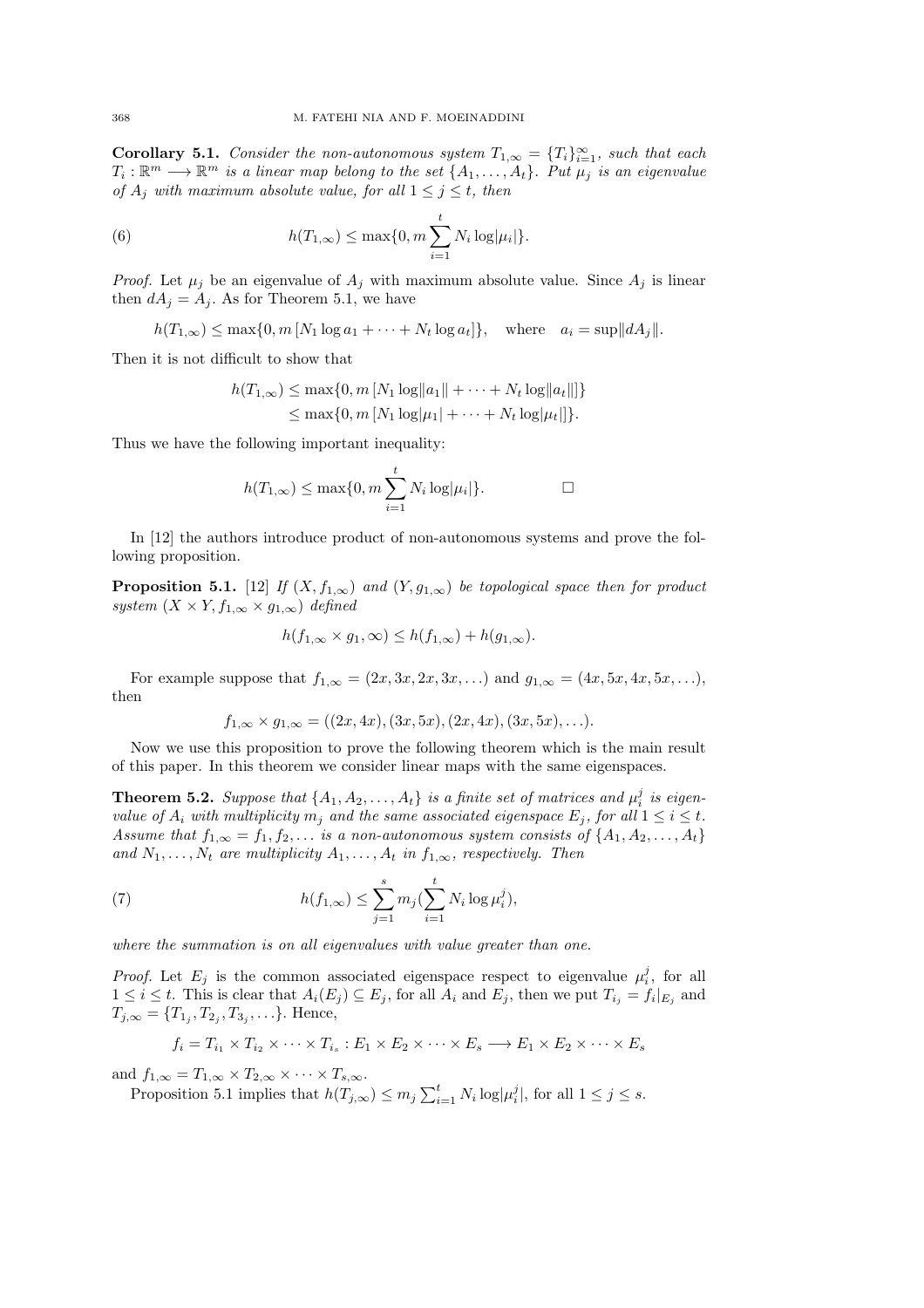Consequently, Proposition 5.1 and Corollary 5.1 imply that

(8) 
$$
h(f_{1,\infty}) = h(T_{1,\infty} \times T_{2,\infty} \times \cdots \times T_{s,\infty}) \le
$$

$$
(9) \t\t\t h(T_{1,\infty}) + \cdots + h(T_{s,\infty}) \le
$$

(10) 
$$
m_1(N_1 \log(\mu_1^1) + N_2 \log(\mu_2^1) + \cdots + N_t \log(\mu_t^1)) +
$$

(11) 
$$
m_2(N_1 \log(\mu_1^2) + N_2 \log(\mu_2^2) + \cdots + N_t \log(\mu_t^2)) + \cdots +
$$

(12) 
$$
m_s(N_1 \log(\mu_1^s) + N_2 \log(\mu_2^s) + \cdots + N_t \log(\mu_t^s)).
$$

Therefore, we achieved an important and useful relationship, which is the main result of this paper

$$
h(f_{1,\infty}) \le \sum_{j=1}^{s} m_j \left(\sum_{i=1}^{t} N_i \log \mu_i^j\right).
$$

Then, the proof is completed.

Corollary 5.2. Suppose that  $\{A_1, A_2, \ldots, A_t\}$  is a finite set of endomorphisms of a Lie group G such that their tangent maps on  $T_e$ G have the previous theorem conditions. Consider the non-autonomous system  $f_{1,\infty} = f_1, f_2, \ldots$  on G consists of  $\{A_1, A_2, \ldots, A_t\}$ Then

$$
h(f_{1,\infty}) \le \sum_{j=1}^{s} m_j \left(\sum_{i=1}^{t} N_i \log \mu_i^j\right),
$$

where  $\mu_i^j$  is eigenvalue of  $dA_i|_{T_eG}$  with multiplicity  $m_j$  and the same associated eigenspace  $E_i$ , for all  $1 \leq i \leq t$ .

## 6. Some examples

In this section we are going to introduce some examples of non-autonomous systems on Lie groups and estimate their topological entropy.

Example 6.1. The set of all three dimensional real matrices A of the form

$$
A = \left( \begin{array}{ccc} 1 & a & b \\ 0 & 1 & c \\ 0 & 0 & 1 \end{array} \right),
$$

where a, b and c are real numbers, is the Heisenberg group, H. This is well known that it is a simply connected and nilpotent Lie group. Consider the matrices

$$
B_n = \begin{pmatrix} 1 & 2 + \frac{1}{n} & 3 \\ 0 & 1 & -1 \\ 0 & 0 & 1 \end{pmatrix}, \quad B = \begin{pmatrix} 1 & 2 & 3 \\ 0 & 1 & -1 \\ 0 & 0 & 1 \end{pmatrix}
$$

for all  $n \in N$ . The sequence  $\{f_n\}_{n\geq 1}$  of automorphisms  $f_n : H \to H$  defined by  $f_n(A) =$  $B_n AB_n^{-1}$  is uniformly convergence to  $f : H \to H$  defined by  $f(A) = BAB^{-1}$ . Then, by Theorem 4.3 the non-autonomous dynamical system  $f_{1,\infty}$  on H has zero topological entropy.

To use Theorem 4.1 it is necessary that the exponential map be a surjective map. The exponential map is not always surjective, but if the Lie group  $G$  is connected and compact or connected and nilpotent, then its exponential map is surely surjective.

**Example 6.2.** Let  $SO(2)$  denoted the set of all  $2 \times 2$  orthogonal matrices with determinant one. These group elements are often represented as two dimensional matrices of the form

$$
A(\theta) = \begin{pmatrix} \cos \theta & -\sin \theta \\ \sin \theta & \cos \theta \end{pmatrix}.
$$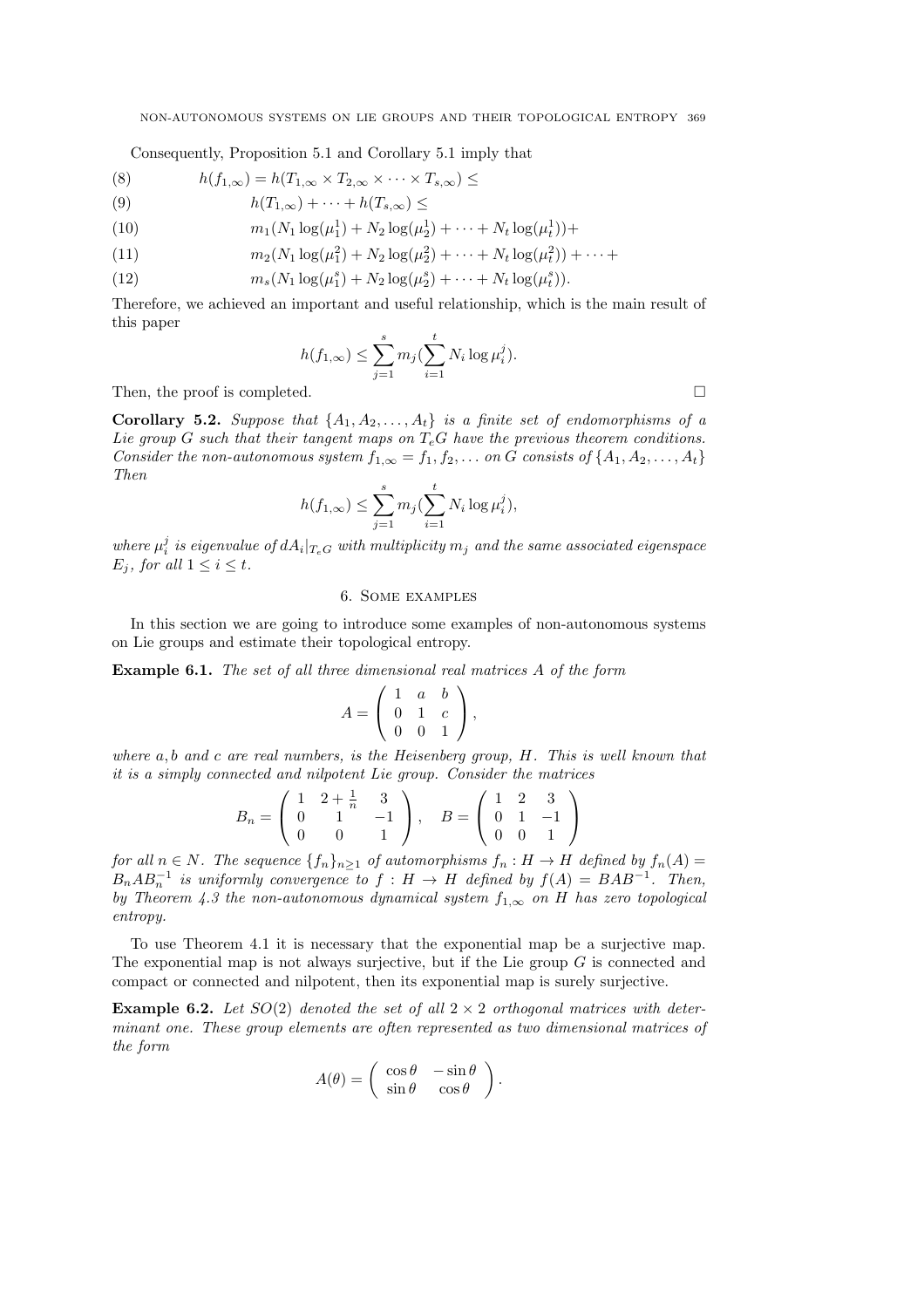The Lie algebra,  $\mathbf{so}(2)$ , is the set of  $2 \times 2$  skew-symmetric matrices. The single generator of  $\mathbf{so}(2)$  corresponds to the derivative of  $2-D$  rotation, evaluated at the identity:

$$
E = \left( \begin{array}{cc} 0 & -1 \\ 1 & 0 \end{array} \right).
$$

Hence, elements of  $so(2)$  are represented as

$$
\begin{pmatrix}\n0 & -\theta \\
\theta & 0\n\end{pmatrix}.
$$

The exponential map  $\exp: SO(2) \to SO(2)$  is defined by

$$
\exp\left(\begin{array}{cc} 0 & -\theta \\ \theta & 0 \end{array}\right) = I + \left(\begin{array}{cc} 0 & -\theta \\ \theta & 0 \end{array}\right) + \frac{1}{2!} \left(\begin{array}{cc} -\theta^2 & 0 \\ 0 & -\theta^2 \end{array}\right) \frac{1}{3!} \left(\begin{array}{cc} 0 & \theta^3 \\ -\theta^3 & 0 \end{array}\right) + \cdots
$$

$$
= \left(\begin{array}{cc} \cos\theta & -\sin\theta \\ \sin\theta & \cos\theta \end{array}\right).
$$

This Lie group is connected and compact, then its exponential map is surjective. Consider the endomorphisms  $T, S : SO(2) \rightarrow SO(2)$  defined by  $T(g) = g^k$  and  $S(g) = g^m$ , where  $k, m$  are two positive integer numbers. Indeed for every

$$
g = \begin{pmatrix} \cos \theta & -\sin \theta \\ \sin \theta & \cos \theta \end{pmatrix}
$$

we have that

$$
T(g) = \begin{pmatrix} \cos k\theta & -\sin k\theta \\ \sin k\theta & \cos k\theta \end{pmatrix}, \quad S(g) = \begin{pmatrix} \cos m\theta & -\sin m\theta \\ \sin m\theta & \cos m\theta \end{pmatrix}
$$

.

Applying this fact, then we have that the tangent maps  $dT : R \to R$  and  $dS : R \to R$ are defined by  $dT(\theta) = k\theta$  and  $dS(\theta) = m\theta$ . Now, consider a non-autonomous system  $f_{1,\infty} = \{f_n\}_{n\geq 1}$  such that  $f_n \in \{T, S\}$ , for all  $n \geq 1$ . It is follows from Theorem 4.1 and consequently Theorem 5.2 that  $h(f_{1,\infty}) \leq N_T \log k + N_S \log m$ , where  $N_T, N_S$  denoted the probability density of the functions T and S in  $f_{1,\infty}$ , respectively.

Example 6.3. Let

$$
T: \mathbb{R}^4 \longrightarrow \mathbb{R}^4,
$$
  

$$
(x, y, z, w) \longmapsto (2x, 2y, 2z, -2w)
$$

and

$$
S: \mathbb{R}^4 \longrightarrow \mathbb{R}^4,
$$
  

$$
(x, y, z, w) \longmapsto (3x, 3y, -\frac{1}{2}z + \frac{7}{2}w, \frac{7}{2}z - \frac{1}{2}w).
$$

By Theorem 5.1 for estimate the entropy of the linear non-autonomous systems we need eigenvalues of their maps

$$
T = \begin{pmatrix} 2 & 0 & 0 & 0 \\ 0 & 2 & 0 & 0 \\ 0 & 0 & 2 & 0 \\ 0 & 0 & 0 & -2 \end{pmatrix}, \quad S = \begin{pmatrix} 3 & 0 & 0 & 0 \\ 0 & 3 & 0 & 0 \\ 0 & 0 & -\frac{1}{2} & \frac{7}{2} \\ 0 & 0 & \frac{7}{2} & -\frac{1}{2} \end{pmatrix}
$$

 $\lambda_T = 2, -2$  where we have 2 three times and  $-2$  once,  $\lambda_S = 3, -4$  where we have 3 three times and  $-4$  once.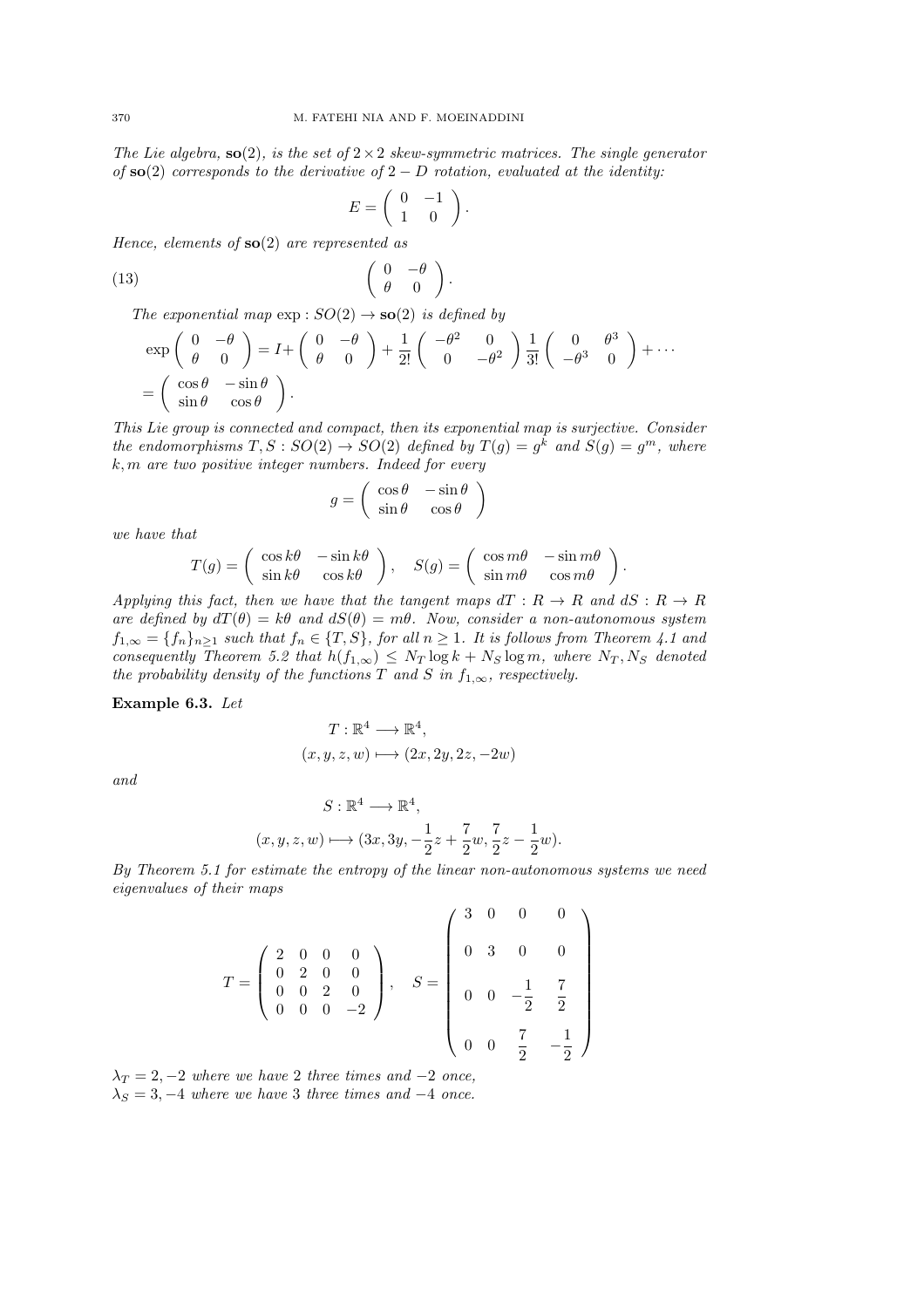Suppose that  $f_{1,\infty} = T, S, T, S, T, S, \ldots$  This is clear that for  $f_{1,\infty}$  the probability density of T and S is the same number  $\frac{1}{2}$ . By Relation 8 in Theorem 5.2 we have that

$$
h(f_{1,\infty}) \le 1\left(\frac{1}{2}\log|-2| + \frac{1}{2}\log|-4|\right) + 3\left(\frac{1}{2}\log|2| + \frac{1}{2}\log|3|\right) \cdots
$$
  
=  $4\log 2 + \frac{3}{2}\log 3 = \log 2^4 + \log 3^{\frac{3}{2}} = \log(2^4 \times 3^{\frac{3}{2}}) \le 1.9.$ 

Now, consider the system  $f_{1,\infty} = T, T, S, T, T, S, \ldots$ , where T and S are defined before. For this system the density of frequency T is  $\frac{2}{3}$  $\frac{2}{3}$  and density of frequency S is  $\frac{1}{3}$  $\frac{1}{3}$  hence

$$
h(f_{1,\infty}) = 1\left(\frac{2}{3}\log|-2| + \frac{1}{3}\log|-4| \right) + 3\left(\frac{2}{3}\log|2| + \frac{1}{3}\log|3| \right)
$$
  
=  $\frac{10}{3}\log 2 + \log 3 = \log 2\frac{10}{3} + \log 3 = \log(2\frac{10}{3} \times 3) \le 1.5.$ 

Now, we generalize the method for  $f_{1,\infty} = T, T, \ldots, T, S, T, T, \ldots, S, \ldots$  where the density of frequency T is  $\frac{n-1}{n}$  $\frac{n-1}{n}$  and density of frequency S is  $\frac{1}{n}$  $\frac{1}{n}$ , then we have

$$
h(f_{1,\infty}) = 1\left(\frac{n-1}{n}\log|-2| + \frac{1}{n}\log|-4|\right) + 3\left(\frac{n-1}{n}\log|2| + \frac{1}{n}\log|3|\right)
$$
  
= 
$$
\frac{4n-2}{n}\log 2 + \frac{3}{n}\log 3 = \log 2 \frac{4n-2}{n} + \log 3 \frac{3}{n} = \log(2^{4n-2} \times 3^3) \frac{1}{n}.
$$

Given the examples in which the multiplicity of a function extends to infinity, we obtain a main result.

Corollary 6.1. The quantity is taken finite in this paper; however in infinite case when in the non-autonomous system  $f_{1,\infty} = T, T, \ldots, T, S, T, T, \ldots, S, \ldots$ , the number n convergence to infinitely the frequency of  $S$  is ignored in calculating the entropy. Because probability density of S is  $\frac{1}{5}$  $\frac{1}{n}$  and  $\lim_{n\to\infty}\frac{1}{n}$  $\frac{1}{n} = 0$ . But the density of frequency T is  $\frac{n-1}{n}$ n that is  $\lim_{n\to\infty}\frac{n-1}{n}$  $\frac{1}{n} = 1.$ 

### 7. Discussions and future directions

In this work we introduced non-autonomous dynamical systems on Lie groups as well as Lie algebras. The topological entropy for this type of systems is considered. This is well known that topological entropy is a number which is usually taken as a measure of complexity of a topological dynamical system. In particular, positive topological entropy is an important property to characteristic feature of chaos. It is well-known that positive topological entropy implies Li-Yorke chaos for any surjective continuous map on a compact metric space. In accordance with what was said, zero topological entropy implies that the system has a simple dynamical behavior.

So this is very interesting to investigate positive topological entropy and chaos for non-autonomous dynamical systems on Lie groups. In this direction, considering nonautonomous dynamical systems on nil-manifold Lie groups and studying their topological entropy is an attractive topic for future studies. More precisely, Given a simply connected nilpotent Lie groups G and a compact discrete subgroup  $\Gamma < G$ , the closed manifold  $(\Gamma \backslash G)^k$  is called a nilmanifold. When G is K- step, the nilmanifold M is called Kstep. A metric g or magnetic field  $\sigma$  on M is called left–invariant if its pullback to G is left–invariant.

Butler in [5] has shown that the topological entropy of a left-invariant geodesic flow on a two-step nilmanifold vanishes.